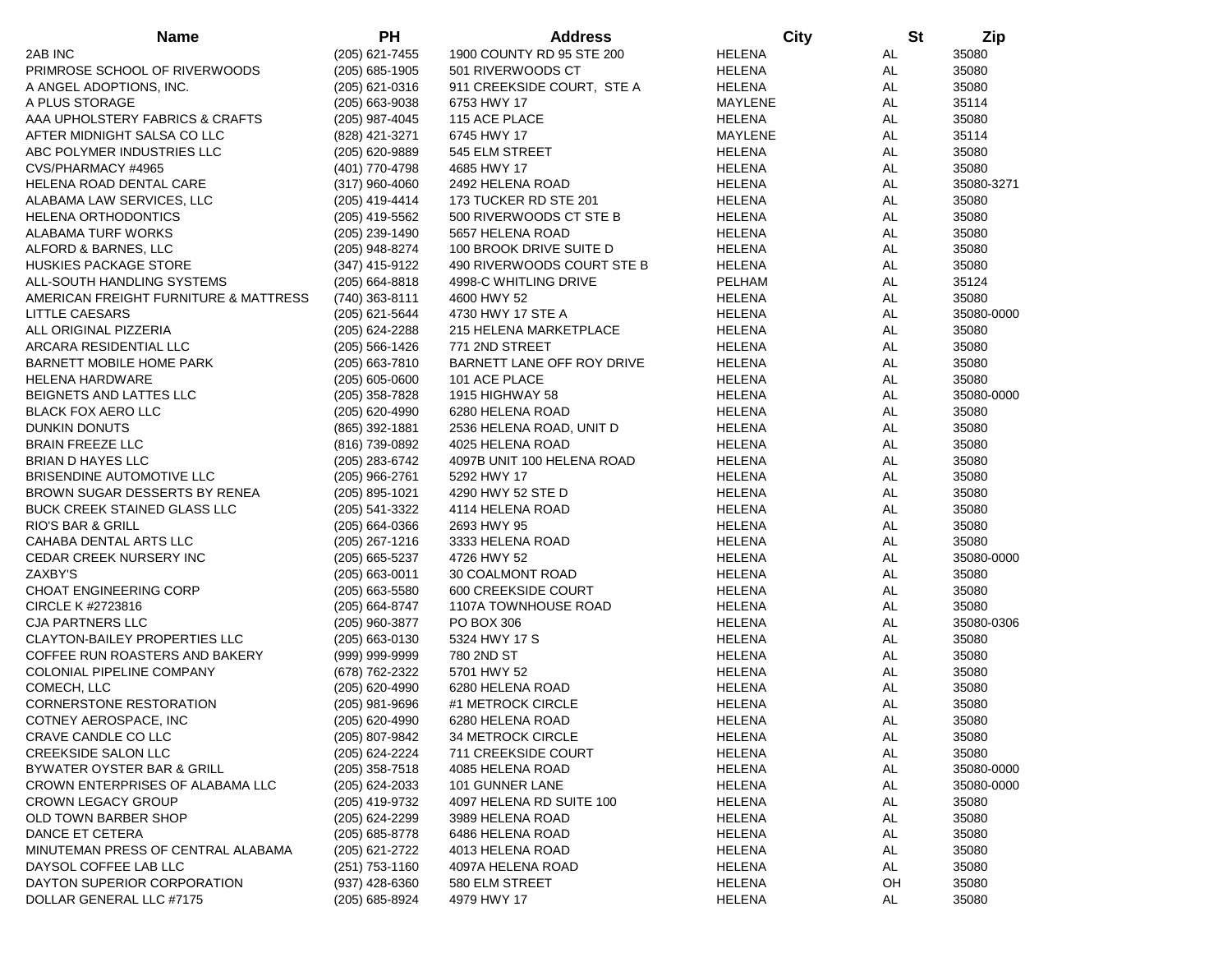| DOLLAR TREE STORES INC                                    | (757) 698-7103   | <b>36 STEBER STREET</b>        | <b>HELENA</b> | AL  | 35080      |
|-----------------------------------------------------------|------------------|--------------------------------|---------------|-----|------------|
| E & E PROPERTY MANAGEMENT                                 | (205) 954-3179   | 6322 HELENA ROAD               | HELENA        | AL  | 35080      |
| EDWARD D JONES & CO LP                                    | (314) 515-4929   | 100 BROOK DR STE E             | HELENA        | AL  | 35080      |
| EL PATRON BAR & GRILL                                     | (205) 621-0404   | 2991 HWY 95                    | HELENA        | AL  | 35080      |
| EL TEJANO MEXICAN RESTAURANT AND GRILL LLI (205) 881-4026 |                  | 4257 HWY 52                    | HELENA        | AL  | 35080      |
| EVBY LUV FLEX'S SNO BALL                                  | (205) 907-8791   | 1919 CO RD 58                  | HELENA        | AL  | 35080      |
| <b>EXPRESS OIL CHANGE</b>                                 | (205) 620-3175   | 5046 HWY 17                    | HELENA        | AL  | 35080-     |
| FATIMA'S FAMILY AF HAIR                                   | (205) 621-1330   | 4290 HWY 52 W STE B            | HELENA        | AL  | 35080      |
| <b>HELENA DRUGS</b>                                       | (205) 729-5060   | 455 HELENA MARKETPLACE STE 455 | HELENA        | AL  | 35080      |
| FIFTH EARL CIGARS                                         | (205) 624-2595   | 485 HELENA MARKETPLACE         | HELENA        | AL  | 35080      |
| FLORIDA COASTAL COLORS LLC                                | (205) 664-5041   | 550 ELM STREET                 | HELENA        | AL  | 35080      |
| FOOD & SHELTER LLC                                        | (205) 936-1796   | 780 2ND STREET                 | HELENA        | AL  | 35080      |
| FOX VALLEY FIRE WORKS                                     | $(205)$ 663-9038 | 6753 HIGHWAY 17                | MAYLENE       | AL  | 35114      |
| IT'S ABOUT TIME URGENT CARE                               | (205) 685-4870   | 225 HELENA MARKETPLACE         | HELENA        | AL  | 35080      |
| <b>OLD TOWN DENTAL</b>                                    | (205) 620-4300   | 3397 HELENA ROAD               | HELENA        | AL  | 35080      |
| JARROD GIBSON STATE FARM                                  | $(205)$ 663-8688 | 4290 HWY 52 SUITE F            | HELENA        | AL  | 35080      |
| <b>GJ'S NAILS</b>                                         | (205) 427-1682   | 500 RIVERWOODS COURT STE D     | HELENA        | AL  | 35080      |
| BEEF O' BRADY'S                                           | (205) 624-2333   | 4300 HELENA ROAD               | HELENA        | AL  | 35080      |
| GRAND OAK INVESTMENTS LLC                                 | (205) 444-2272   | 101-108, 201-208 HILLSBORO LN  | HELENA        | AL  | 35080      |
|                                                           |                  |                                |               |     |            |
| GUILD MORTGAGE, GUILD MORTGAGE COMPANY (205) 208-8177     |                  | 822 CREEKSIDE COURT            | HELENA        | AL  | 35080      |
| <b>HABSHEY PROPERTIES</b>                                 | (205) 621-3313   | 3491 HELENA ROAD               | HELENA        | AL  | 35080      |
| HARCON, INC                                               | (770) 343-9998   | 119 METROCK CIRCLE             | HELENA        | AL  | 35080      |
| HB THOMPSON CONSTRUCTION SERVICES INC                     | (205) 965-9758   | 780 2ND STREET                 | HELENA        | AL  | 35080      |
| HEAD'S UP SALON @ FOX VALLEY                              | (205) 800-1493   | 6751 HWY 17                    | MAYLENE       | AL  | 35114      |
| HELENA DOG HOUSE LLC                                      | (205) 624-3425   | 98 ACE PLACE                   | HELENA        | AL  | 35080      |
| HELENA FAMILY MEDICINE, LLC                               | (205) 664-9430   | 270 VILLAGE PARKWAY            | HELENA        | AL  | 35080      |
| HELENA FENCE AND DECK                                     | (205) 441-1765   | 5657 HELENA ROAD               | HELENA        | AL  | 35080      |
| HELENA HEALTH CLUB                                        | (205) 621-7007   | 4766 HWY 52 W                  | HELENA        | AL  | 35080      |
| <b>HELENA NUTRITION</b>                                   | (205) 624-3422   | 131 ACE PLACE                  | HELENA        | AL  | 35080      |
| HELENA PURE CHIROPRACTIC INC                              | (205) 277-9780   | 100 BROOK DR STE A             | HELENA        | AL  | 35080      |
| HELENA VISION CARE LLC                                    | (205) 664-7577   | 5358-A HWY 17                  | HELENA        | AL  | 35080      |
| DAVID B AIZENMAN MD                                       | (205) 664-9990   | 775 2ND STREET                 | <b>HELENA</b> | AL  | 35080-5011 |
| HERE NORTH AMERICA LLC                                    | (312) 348-6721   | 425 W RANDOLPH ST              | CHICAGO       | IL  | 60606-1530 |
| <b>HIGHWAY 52 NUTRITION</b>                               | (205) 495-2585   | 500 RIVERWOODS PKWY E          | HELENA        | AL  | 35080      |
| HOME PLATE COOKING                                        | (205) 620-0730   | 5129 HWY 17                    | HELENA        | AL  | 35080      |
| <b>GOODFELLAS</b>                                         | $(205)$ 586-5018 | 4091 HELENA ROAD               | HELENA        | AL  | 35007      |
| HUSKY TAILS LLC                                           | $(205)$ 358-5030 | 3871 HELENA ROAD               | HELENA        | AL  | 35080      |
| HUT BIRMINGHAM LLC                                        | (205) 685-0204   | 495 HELENA MARKETPLACE         | HELENA        | AL  | 35080-0000 |
| IMMS INDUSTRIAL COATINGS INC                              | (205) 663-5222   | 526 ELM STREET                 | HELENA        | AL  | 35080      |
| <b>IMPULSE LITHIUM LLC</b>                                | (205) 882-1922   | 5000A WHITLING DRIVE           | PELHAM        | AL  | 35124-0000 |
| <b>INFINITY NAILS</b>                                     | (999) 999-9999   | 275 HELENA MARKETPLACE         | <b>HELENA</b> | AL  | 35080      |
| INTERNATIONAL BOARD FOR CERTIFICATION OF                  |                  |                                |               |     |            |
| SAFETY MANAGERS                                           | (205) 664-8412   | 173 TUCKER ROAD STE 202        | <b>HELENA</b> | AL  | 35080      |
| J. WIGS LLC                                               | (205) 624-2423   | 811 CREEKSIDE COURT            | <b>HELENA</b> | AL  | 35080      |
| JACK'S FAMILY RESTAURANTS LP                              | (205) 663-7154   | 4864 HWY 17                    | <b>HELENA</b> | AL  | 35080      |
| PESEK COUNSELING SERVICES                                 | $(205)$ 624-3076 | 277 VILLAGE PARKWAY            | HELENA        | AL  | 35080-0000 |
| MCDONALD'S                                                | $(205)$ 408-7448 | 7210 WYNDHAM PARKWAY           | HELENA        | AL  | 35080      |
| JENKINS ENTERPRISES, INC.                                 | $(205)$ 663-7962 | 5565 ROY DRIVE                 | HELENA        | AL  | 35080      |
| JNS, INC-HELENA CHEVRON                                   | $(205)$ 663-9448 | 4654 HWY 17                    | HELENA        | AL. | 35080      |
| JONES & ASSOCIATES LLC                                    | $(205)$ 216-0526 | 100 BROOK DRIVE SUITE B        | HELENA        | AL  | 35080      |
| TOP IT OFF                                                | $(205)$ 663-9480 | 4746 HWY 52                    | HELENA        | AL  | 35080      |
| <b>BLENDED SALON</b>                                      | $(205)$ 296-6369 | 5140 HWY 17, STE E             | HELENA        | AL  | 35080      |
| <b>BRICK AND ROSE</b>                                     | (205) 910-7313   | 4093 HELENA ROAD               | HELENA        | AL  | 35080      |
| WASH IT OFF                                               | (205) 620-9274   | 4850 HWY 52                    | <b>HELENA</b> | AL  | 35080      |
|                                                           |                  |                                |               |     |            |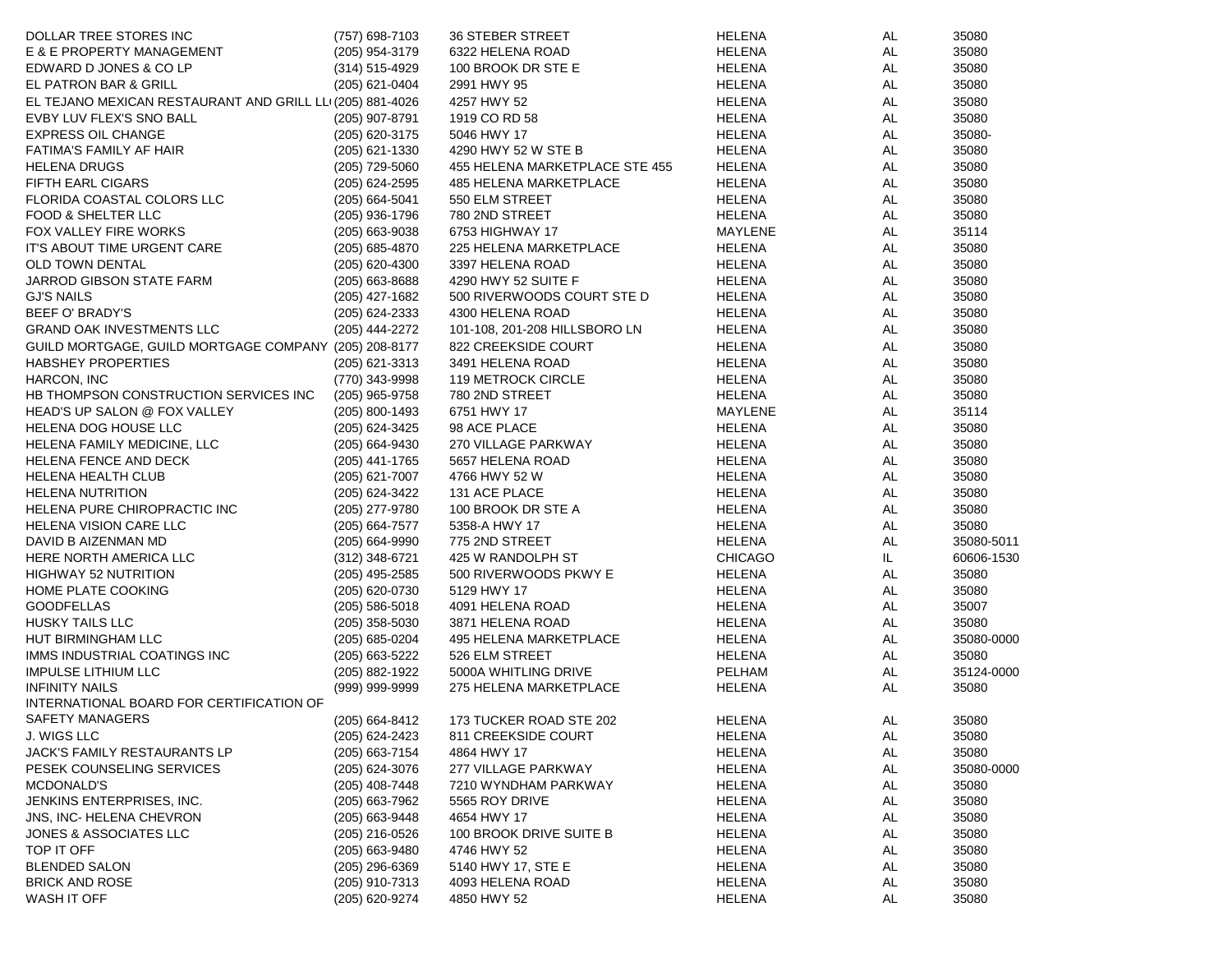| LAKERIDGE MGMT., LLC                    | $(205)$ 663-7004 | 102 GUNNER LANE            | <b>HELENA</b> | AL        | 35080      |
|-----------------------------------------|------------------|----------------------------|---------------|-----------|------------|
| <b>LASH GYPSY</b>                       | (972) 415-3495   | 4097 B HELENA ROAD         | <b>HELENA</b> | AL        | 35080      |
| LAW OFFICE OF CHARLES C DAWSON JR LLC   | (855) 516-3132   | 173 TUCKER RD STE 202      | HELENA        | AL        | 35080      |
| LEGACY INSURANCE GROUP LLC              | (205) 620-1120   | 5210 HWY 17                | HELENA        | AL        | 35080      |
| <b>GREAT CLIPS</b>                      | (205) 624-2411   | 285 HELENA MARKETPLACE     | <b>HELENA</b> | AL        | 35080      |
| LIVING WATERS ADULT DAY CARE            | $(205)$ 685-8863 | 776 2ND ST                 | HELENA        | AL        | 35080      |
| LOADING DOCK SOUTH LLC                  | $(205)$ 685-0688 | <b>111 METROCK CIRCLE</b>  | <b>HELENA</b> | AL        | 35080      |
| LOCAL GLO LLC                           | (205) 955-3705   | 833 CREEKSIDE COURT UNIT B | <b>HELENA</b> | AL        | 35080      |
| <b>MSPARK</b>                           | (205) 620-6200   | 5901 HWY 52 EAST           | HELENA        | AL        | 35080      |
| MALLORY JR ROBERT T DMD                 | (205) 664-8424   | 100 VILLAGE PLACE          | HELENA        | AL        | 35080      |
| <b>MSJ BOUTIQUE</b>                     | (205) 451-3490   | 259 VILLAGE PARKWAY        | <b>HELENA</b> | AL        | 35080      |
| MAPLEWOOD LANE ASSISTED LIVING LLC      | (334) 620-2905   | 223 TUCKER ROAD            | HELENA        | AL        | 35080      |
| MAYER INSURANCE SERVICES LLC            | (205) 258-5175   | 4094-B HELENA ROAD         | HELENA        | AL        | 35080      |
| <b>MAZEY GRACE CREATIONS</b>            | $(205)$ 565-4656 | 4097 HELENA ROAD           | HELENA        | AL        | 35080      |
| MEGA DISTRIBUTORS CO LLC                | $(205)$ 283-1078 | 4998-B WHITLING DR         | PELHAM        | AL        | 35124      |
| METRO GOALS, INC                        | $(205)$ 663-2191 | 450 MULLINS DRIVE          | HELENA        | AL        | 35080      |
| <b>METRO INDUSTRIES INC</b>             | $(205)$ 664-0002 | 450 MULLINS DRIVE          | HELENA        | <b>AL</b> | 35080-0296 |
| <b>MGM MACHINING</b>                    | (205) 424-8407   | <b>117 HICKS DRIVE</b>     | HELENA        | AL        | 35080-7813 |
| WAFFLE HOUSE #2266                      | (770) 729-5700   | 2401 HELENA ROAD           | HELENA        | AL        | 35080      |
| DOMINO'S                                | $(205)$ 621-4300 | 4685 HWY 17                | HELENA        | AL        | 35080-0000 |
|                                         |                  | 3110 HELENA ROAD           |               | AL        |            |
| MIDSOUTH PAVING INC                     | (205) 995-5900   |                            | HELENA        |           | 35080-     |
| MIKEY'S AT FOX VALLEY                   | (205) 624-3641   | 6745 HWY 17                | MAYLENE       | AL        | 35114      |
| <b>MOSAIC MOVEMENT</b>                  | (205) 777-7706   | 4035 HELENA ROAD           | HELENA        | AL        | 35080      |
| MR. LIN                                 | $(205)$ 685-9155 | 475 HELENA MARKETPLACE     | <b>HELENA</b> | AL        | 35080      |
| <b>NAIL STAR</b>                        | (205) 621-0510   | 4730 HWY 17 SUITE C        | HELENA        | AL        | 35080      |
| NATIVE BEACH TAN                        | (205) 620-0155   | 4700 HWY 17 STE B          | HELENA        | AL        | 35080-0000 |
| <b>AT&amp;T MOBILITY</b>                | (561) 775-4430   | 2488 HELENA ROAD           | HELENA        | AL        | 35080      |
| NICHOLS, JEFFREY T., DMD, MS            | (205) 620-9222   | 215 VILLAGE PARKWAY        | HELENA        | AL        | 35080      |
| NO LIMITS FITNESS, INC                  | (999) 999-9999   | 121 METROCK CIRCLE         | HELENA        | AL        | 35080      |
| CHICK-FIL-A HELENA                      | (205) 922-1153   | 2432 HELENA ROAD           | HELENA        | AL        | 35080      |
| OAK MOUNTAIN CONSTRUCTION CO INC        | $(205)$ 664-1000 | 5140 HIGHWAY 17            | HELENA        | AL        | 35080      |
| OAK MOUNTAIN ORTHODONTICS PC            | (205) 682-7488   | 4730 HWY 17 SUITE A        | <b>HELENA</b> | AL        | 35080      |
| HELENA VETERINARY CLINIC                | (205) 621-2021   | 1888 HWY 95                | HELENA        | AL        | 35080      |
| OH MY SOLE                              | $(205)$ 406-5602 | 4045 HELENA ROAD           | <b>HELENA</b> | AL        | 35080      |
| ON MARK PARTNERS V LLC                  | (423) 238-8915   | 2600 HIGHWAY 58 STE I      | HELENA        | AL        | 35080      |
| O'REILLY AUTO PARTS #5367               | (205) 378-5660   | 4949 HWY 17                | <b>HELENA</b> | AL        | 35080      |
| OVERSOUL BREWING LLC                    | (205) 999-6444   | 4161 HELENA ROAD           | HELENA        | AL        | 35080      |
| <b>PARAGON FITNESS</b>                  | $(205)$ 624-2060 | 2600 CO RD 58 STE D        | HELENA        | AL        | 35080      |
| <b>PHATGORGEOUSCHIC</b>                 | (678) 328-0832   | 4044 HELENA ROAD           | HELENA        | AL        | 35080      |
| PINK & BLUE CHILDCARE & LEARNING CENTER | (205) 425-0005   | 500 HWY 52                 | HELENA        | AL        | 35080      |
| PINK LILIES HOME DECOR AND GIFTS LLC    | (999) 999-9999   | 465 HELENA MARKETPLACE     | HELENA        | AL        | 35080      |
| MARCO'S PIZZA #8324                     | (419) 867-7300   | 4969 HIGHWAY 17            | <b>HELENA</b> | AL        | 35080      |
| <b>LEGACY CLEANERS</b>                  | (205) 563-4615   | 500 RIVERWOODS COURT       | <b>HELENA</b> | AL        | 35080-0000 |
| PREMIER DANCE & TWIRL ACADEMY           | (205) 918-6494   | 101 VILLAGE PLACE          | <b>HELENA</b> | AL        | 35080      |
| PRINTED AND PRESS LLC                   | (205) 612-0594   | 774 2ND STREET             | <b>HELENA</b> | AL        | 35080      |
| PUBLIX ALABAMA, LLC                     | (863) 688-7401   | 4730 HIGHWAY 17            | HELENA        | AL        | 35080      |
| QSI ARCHITECTURAL MILLWORKS INC         | $(205)$ 663-5005 | 88 METROCK CIRCLE          | HELENA        | AL.       | 35080      |
| <b>BEAUTY BUZZ</b>                      | (205) 624-2205   | 295 HELENA MARKETPLACE     | HELENA        | AL.       | 35080      |
| <b>HUSKIES FOOD MART</b>                | (205) 620-4594   | 490 RIVERWOODS COURT       | HELENA        | AL        | 35080      |
| RAY PEVY STATE FARM LLC                 | (205) 848-8447   | 267 VILLAGE PARKWAY        | HELENA        | AL.       | 35080      |
| <b>SAN ANTONIO GRILL</b>                | (205) 620-1222   | 425 HELENA MARKETPLACE     | <b>HELENA</b> | AL.       | 35080      |
| REFINED TO GO                           | (205) 624-4440   | 778 2ND STREET             | HELENA        | AL.       | 35080      |
| <b>REGIONS BANK</b>                     | $(205)$ 663-0723 | 4915 HWY 17                | HELENA        | AL        | 35080      |
| REVOLUTION KICKBOXING                   | $(334)$ 414-7915 | 2600 HWY 58 G              | HELENA        | AL        | 35080      |
| <b>BEARDEN STORAGE</b>                  | (205) 948-4143   | 7297 HELENA ROAD           | <b>HELENA</b> | AL        | 35080      |
|                                         |                  |                            |               |           |            |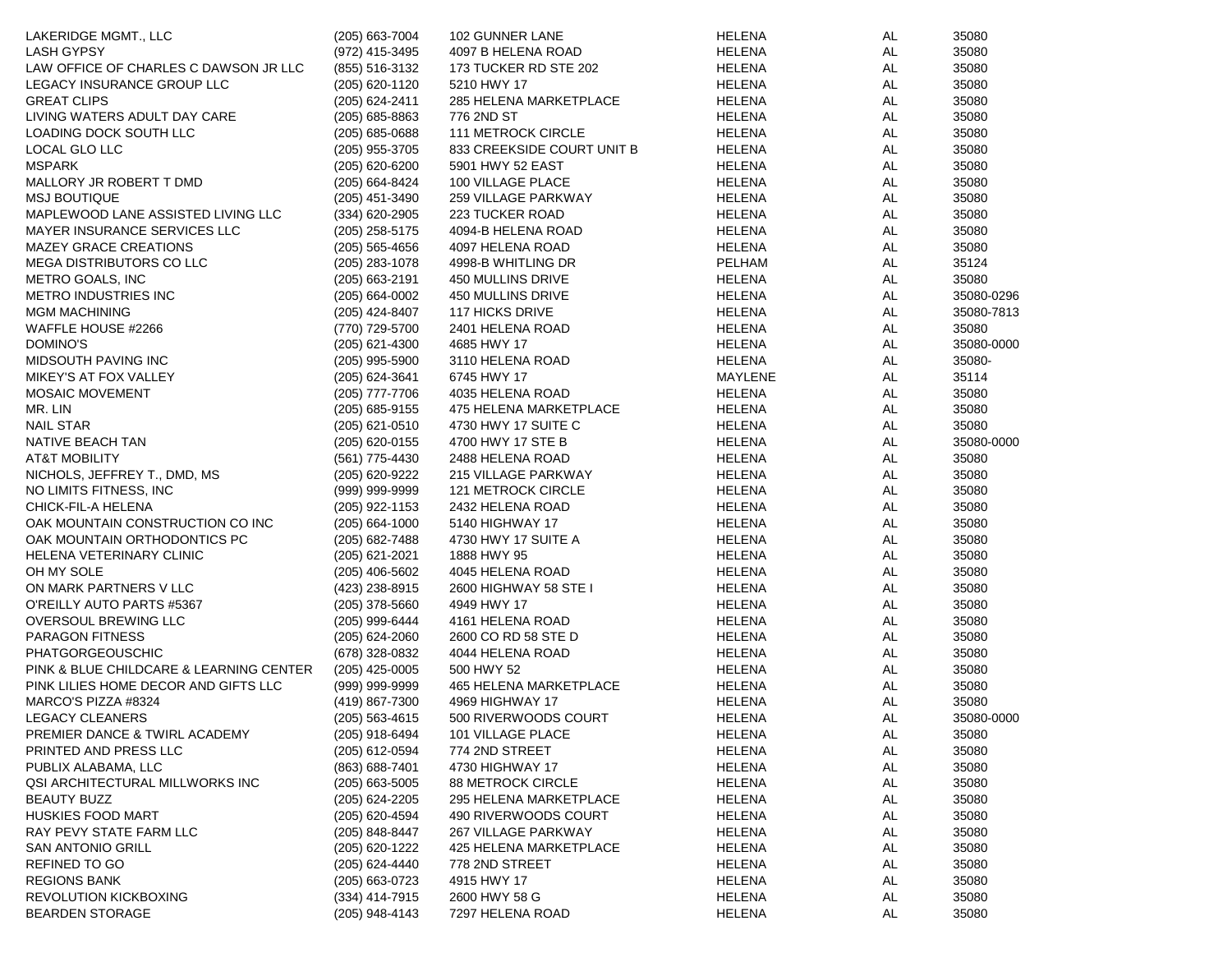| ROOTS HAIR SALON                                         | $(205)$ 541-6735 | 769 2ND ST                 | <b>HELENA</b> | AL.       | 35080      |
|----------------------------------------------------------|------------------|----------------------------|---------------|-----------|------------|
| <b>SALON MONARCH LLC</b>                                 | (205) 807-9744   | 4035 HELENA ROAD           | <b>HELENA</b> | AL.       | 35080      |
| SCHOOL FOR AMAZING KIDS, DEARING DOWNS, L (205) 664-4445 |                  | <b>209 VILLAGE PARKWAY</b> | HELENA        | AL        | 35080      |
| SCHOOL FOR AMAZING KIDS, HELENA, INC                     | (205) 620-9757   | 5141 HWY 17                | HELENA        | AL.       | 35080-9420 |
| SCOTT HOWARD CONSULTING LLC                              | (844) 396-7301   | 201 TUCKER ROAD STE 203    | HELENA        | AL        | 35080      |
| SCOTT MACHINERY & SUPPLY INC                             | (205) 664-9644   | 538 ELM STREET             | HELENA        | AL        | 35080-9458 |
| SCOZZARO LAW, LLC                                        | (205) 624-3367   | 511 CREEKSIDE COURT        | HELENA        | AL        | 35080      |
| SERENE NAILS SPA BY PHUONG HICKS LLC                     | (205) 624-4599   | 119 ACE PLACE              | HELENA        | AL        | 35080      |
| SERENITY SALON AND SPA INC                               | (251) 223-3391   | 123 ACE PLACE              | HELENA        | AL        | 35080      |
| <b>FOX VALLEY MART</b>                                   | (205) 663-9038   | 6753 HWY 17                | MAYLENE       | AL        | 35114      |
| FOX VALLEY PACKAGE STORE                                 | (205) 663-9038   | 6753 HWY 17                | MAYLENE       | AL.       | 35114      |
| SHELBY MACHINE & TOOL, INC.                              | (205) 621-6711   | 160 MULLINS DRIVE          | HELENA        | AL.       | 35080      |
| NORTH SHELBY PSYCHIATRIC SERVICES                        | (205) 664-4010   | 1109 TOWNHOUSE ROAD        | HELENA        | AL        | 35080      |
| SHERMAN INDUSTRIES, INC.                                 | (205) 970-7500   | 5966 HELENA ROAD           | HELENA        | AL        | 35080      |
| THE CLINT NEVILLE AGENCY                                 | (205) 664-1944   | 2600 HWY 58 STE A          | HELENA        | AL.       | 35080      |
| SKIN CARE SOLUTIONS OF ALABAMA LLC                       | (205) 427-8478   | 3965 HELENA RD             | HELENA        | AL.       | 35080      |
| <b>SKULL GIRL SOAPS</b>                                  | (205) 902-1555   | 4052 HELENA ROAD           | HELENA        | AL        | 35080      |
| <b>SLABS &amp; DRIVES LLC</b>                            | (205) 620-1041   | 5341 HIGHWAY 17            | HELENA        | AL        | 35080      |
| <b>CORNERSTONE DENTAL</b>                                | (205) 620-1000   | 2600 HWY 58 STE H          | HELENA        | AL        | 35080      |
| SOUTHERN CUTS LLC                                        | (205) 663-9292   | 6753-E HWY 17              | MAYLENE       | AL.       | 35114      |
| SOUTHERN LANDMARK & FIRST SELF STORAGE                   | (205) 985-9233   | 5119 HWY 17                | HELENA        | AL        | 35080-0000 |
| SOUTHERN REALTY SPECIALISTS                              | $(205)$ 426-1113 | 522 CREEKSIDE COURT        | HELENA        | AL        | 35080      |
| SOUTHERNVAPE CO LLC                                      | (205) 639-2968   | 127 ACE PLACE              | HELENA        | AL.       | 35080      |
| SPRAY EQUIPMENT & SERVICE CENTER LLC                     | (205) 663-2611   | 177 MULLINS DR             | HELENA        | AL        | 35080      |
| STACEY L DE FRANCO DMD                                   | $(205)$ 621-3100 | 1001 ASHLEY BROOK LN       | <b>HELENA</b> | AL        | 35080      |
| STEPHANIE FISHER PHOTOGRAPHY                             | (205) 215-1641   | 3745 HELENA RD #200        | <b>HELENA</b> | AL        | 35080      |
| <b>SOUL STORY THERAPY</b>                                | (205) 202-9685   | 722 CREEKSIDE COURT        |               | AL.       | 35080      |
| STONECREEK DENTAL CARE - HELENA                          |                  |                            | HELENA        |           |            |
|                                                          | (205) 624-4450   | 4685 HWY 17 STE C          | HELENA        | AL<br>AL  | 35080-0000 |
| STUDIO CHIC LLC                                          | (205) 410-0026   | 271 VILLAGE PARKWAY        | HELENA        |           | 35080-0000 |
| AMANDA HUTCHISON                                         | (205) 410-0026   | 271 VILLAGE PARKWAY        | HELENA        | AL        | 35080      |
| CARLA BALLARD                                            | (205) 410-0026   | 271 VILLAGE PARKWAY        | HELENA        | AL.<br>AL | 35080-0000 |
| <b>HANNAH MURCIA</b>                                     | (205) 410-0026   | 271 VILLAGE PARKWAY        | HELENA        |           | 35080      |
| SAVANNAH BROADHEAD                                       | (205) 410-0026   | 271 VILLAGE PARKWAY        | HELENA        | AL        | 35080-0000 |
| <b>SHANNON BOWLES</b>                                    | (205) 410-0026   | 271 VILLAGE PKWY           | HELENA        | AL        | 35080      |
| KAITLYN DUNCAN                                           | (205) 410-0026   | 271 VILLAGE PKWY           | HELENA        | AL        | 35080      |
| STUDIO V SALON LLC                                       | (205) 620-4886   | 2600 HWY 58 STE B          | HELENA        | AL        | 35080      |
| HILL'S CARPET & FLOOR COVERINGS                          | (205) 491-3691   | 5135 HWY 17                | HELENA        | AL        | 35080      |
| SUMMIT DISPERSIONS LLC                                   | (999) 999-9999   | 553 ELM STREET             | HELENA        | AL.       | 35080      |
| <b>SUPER NAILS</b>                                       | (205) 620-4994   | 5135 HWY 17 UNIT A         | HELENA        | AL.       | 35080      |
| <b>TACO BELL #29167</b>                                  | (205) 443-9632   | 4804 HWY 52                | HELENA        | AL        | 35080-     |
| <b>TAYLORMADE CLOTHING</b>                               | (205) 277-9448   | 100 BROOK DRIVE, STE C     | <b>HELENA</b> | AL.       | 35080      |
| <b>STORE EASE</b>                                        | (205) 683-1839   | 32 MAGNOLIA PARKWAY        | <b>HELENA</b> | AL.       | 35080      |
| THE DEPOT LLC                                            | (205) 620-1426   | 29 LAKE DAVIDSON LANE      | HELENA        | <b>AL</b> | 35080      |
| THE PETAL CART LLC                                       | (205) 624-4333   | 4040 HELENA ROAD           | <b>HELENA</b> | <b>AL</b> | 35080      |
| THE UPTOWN SALON                                         | (205) 919-6601   | 4048 HELENA ROAD           | <b>HELENA</b> | AL        | 35080      |
| <b>BRITINI BLACK</b>                                     | $(205)$ 919-6601 | 4048 HELENA ROAD           | <b>HELENA</b> | AL        | 35080      |
| THERAPY SOUTH- HELENA, LLC                               | $(205)$ 624-4708 | 4690 HWY 17                | HELENA        | AL        | 35080      |
| THOMPSON ENGINEERING INC                                 | $(251)$ 666-2443 | 173 TUCKER RD STE 101      | <b>HELENA</b> | <b>AL</b> | 35080      |
| JET-PEP                                                  | $(205)$ 663-0907 | 4925 HWY 17                | <b>HELENA</b> | <b>AL</b> | 35080-0000 |
| <b>HUGHES JEWELERS</b>                                   | (205) 987-9188   | 4730 HWY 17 D              | <b>HELENA</b> | AL        | 35080      |
| TIRE DOCTOR INC                                          | (205) 497-2727   | 1919 HWY 58                | HELENA        | AL        | 35080-0000 |
| TITAN TURF MANAGEMENT LLC                                | (205) 881-9339   | 5657 HELENA ROAD           | HELENA        | <b>AL</b> | 35080      |
| TOM'S AUTO SERVICE                                       | $(205)$ 663-1303 | 5503 ROY DRIVE             | HELENA        | AL        | 35080-9441 |
| HOWELL STEEL                                             | (205) 664-2795   | 204 ROLLING MILL STREET    | HELENA        | AL        | 35080-0000 |
| MARY TWEEDY PHOTOGRAPHY                                  | (205) 620-5222   | 201 TUCKER ROAD, STE 202   | <b>HELENA</b> | AL        | 35080      |